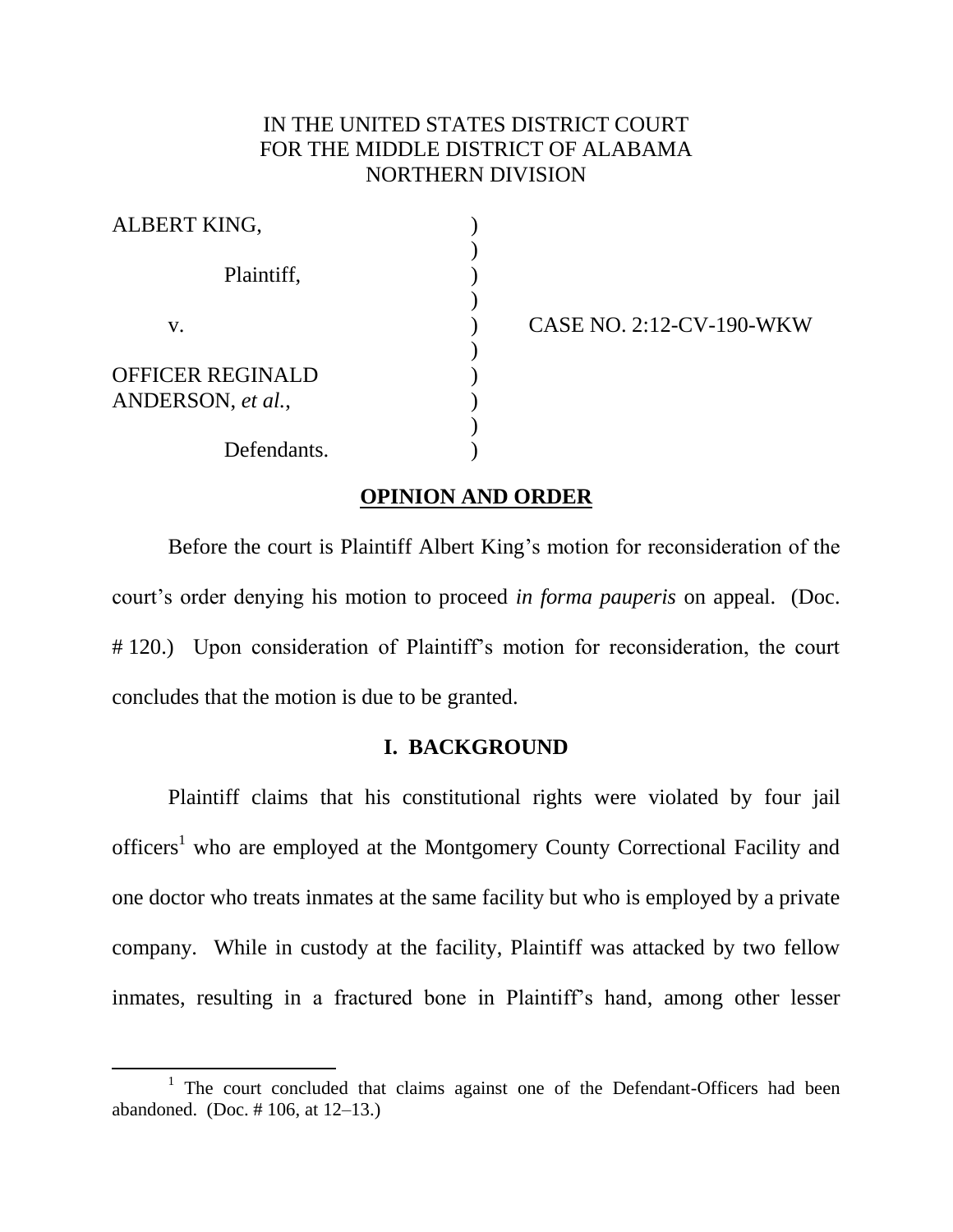injuries. One Saturday morning, officers allowed a group of inmates to retain possession of a broom, ordinarily used by the inmates for cleaning their cells, for the purpose of reaching a television to change the channel. Plaintiff claims that the officers were deliberately indifferent to a substantial risk of harm by allowing the inmates to possess and control the broom because another inmate used the broom's handle as a weapon against Plaintiff. He also claims that the officers were deliberately indifferent in their failure to timely intervene to stop the attack. Finally, Plaintiff alleges that the doctor who treated him was deliberately indifferent to his serious medical needs because the provision of treatment by an outside orthopedist was delayed.

On June 2, 2014, the court entered a memorandum opinion and order granting summary judgment in favor of all Defendants on each of Plaintiff's three § 1983 claims for deliberate indifference. (Doc. # 106.) The opinion included a footnote that Plaintiff failed to furnish the Clerk of the Court with electronic evidence including a video. (*See* Doc. # 106, at 5 n.5). Final judgment in favor of Defendants was entered the same day that the summary judgment opinion issued. (Doc. # 107.)

Twenty-eight days later on June 30, 2014, Plaintiff's counsel filed a notice with the court that she had furnished Plaintiff's electronic evidence to the chambers of the undersigned, on a flash drive attached to a three-ring binder of the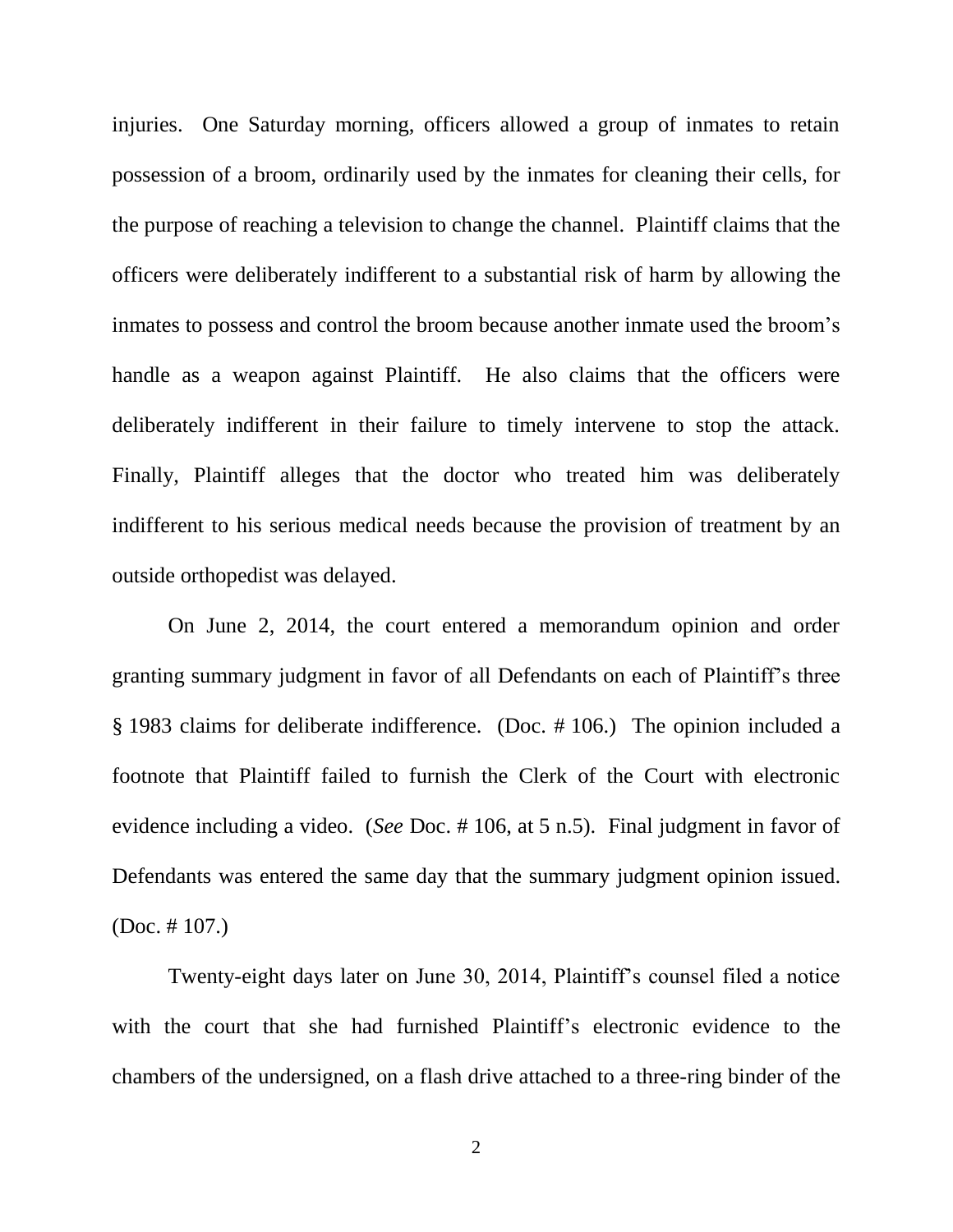courtesy copy of Plaintiff's briefs in opposition to Defendants' motions for summary judgment. (*See* Doc. # 109.) Plaintiff's counsel also left a message with chambers staff describing the flash drive. The same day, Plaintiff filed a motion to alter, amend, or vacate the court's judgment, or in the alternative, to reconsider its summary judgment ruling. (Doc. #110.)

The court responded by locating the flash drive described by Plaintiff's counsel, which was in the courtesy copy binder furnished to chambers, but which had not been filed with the Clerk of the Court. The court reviewed the electronic evidence, which included video footage and x-ray evidence, and found that the evidence had no impact upon its prior conclusions because the evidence confirmed undisputed facts. As a result, the court entered an opinion and order on July 2, 2014, denying Plaintiff's motion and directing the Clerk of the Court to file Plaintiff's electronic evidence as Exhibits E and N to Plaintiff's briefs in opposition to Defendants' motions for summary judgment. (Doc. # 111.) The court also briefly considered and rejected Plaintiff's contention that the court's summary judgment opinion and order failed to address his arguments. The court pointed Plaintiff to the relevant sections of analysis discussing each of the contested claims. (Doc. # 111, at 5–6.)

On July 9, 2014, Plaintiff's counsel called an employee of the Clerk of the Court to make certain that the law clerk assigned to the case, who counsel called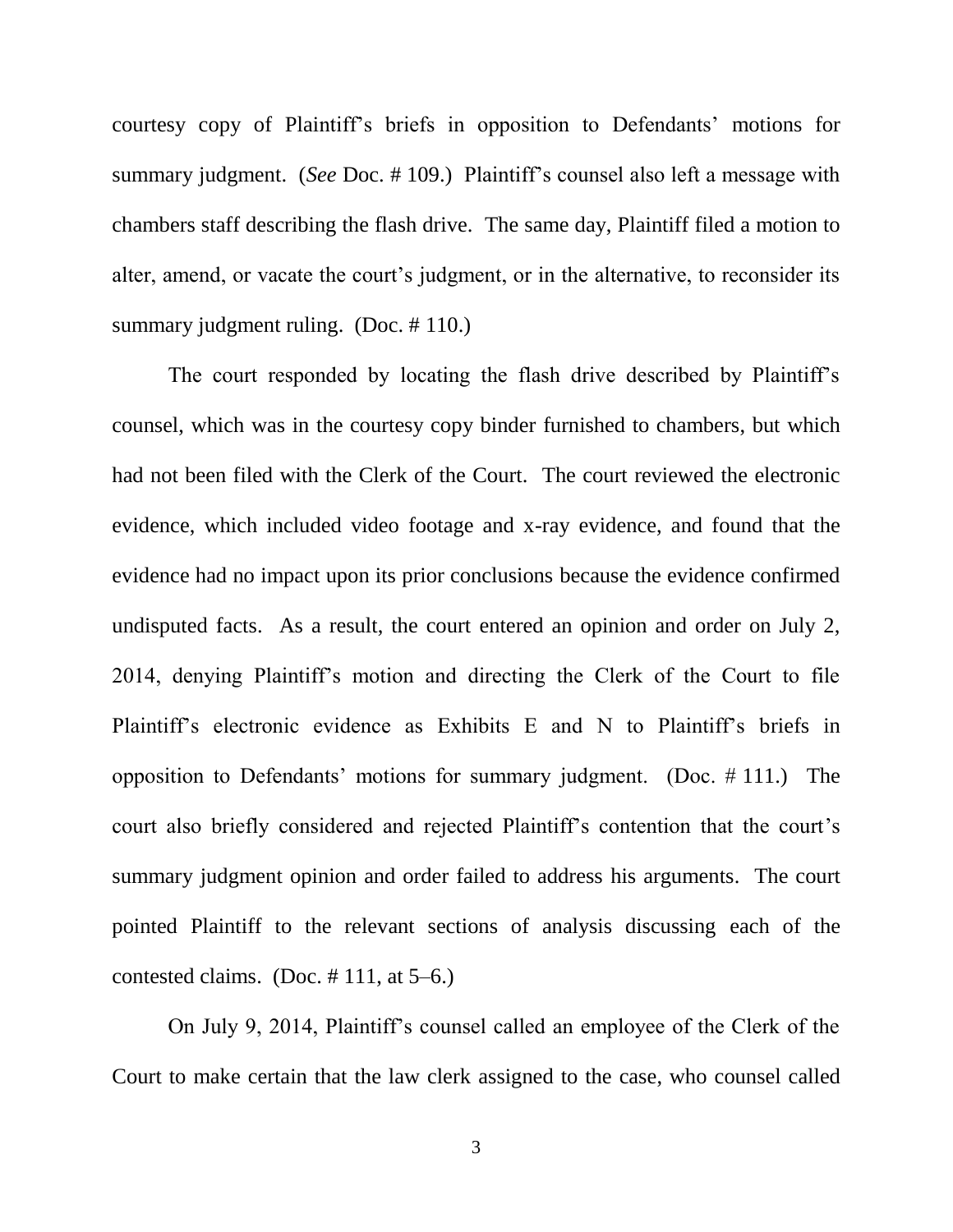the "kid who lost the video before kicking [her] case out," actually had provided the Clerk of the Court with Plaintiff's electronic evidence. The employee assured counsel that the evidence was in the file in the Clerk's Office. Her recorded message was forwarded to chambers.

On August 1, 2014, Plaintiff filed a notice of appeal. Plaintiff appeals the court's entry of Documents 106, 107, and 111. (Doc. # 112.) Plaintiff also filed a motion to proceed *in forma pauperis* on appeal. (Doc. # 115.) The court entered an order on August 4, 2014, denying the motion and certifying the appeal as not taken in good faith. (Doc. # 117.) In that order, the court certified, pursuant to 28 U.S.C. § 1915(a)(3), that Plaintiff's appeal is not taken in good faith – in other words "frivolous" or lacking in "substantive merit." (Doc. # 117, at 1.)

Plaintiff promptly filed a motion for hearing, (Doc. # 118), which the court has construed as containing a motion for reconsideration of its August 4, 2014, order denying Plaintiff's motion for leave to proceed *in forma pauperis* on appeal.

#### **II. DISCUSSION**

Attached to Plaintiff's motion to proceed *in forma pauperis* is the form required by the Eleventh Circuit Court of Appeals, which requires Plaintiff to identify his issues on appeal. (Doc. # 115-1.) Plaintiff identified three issues on the form.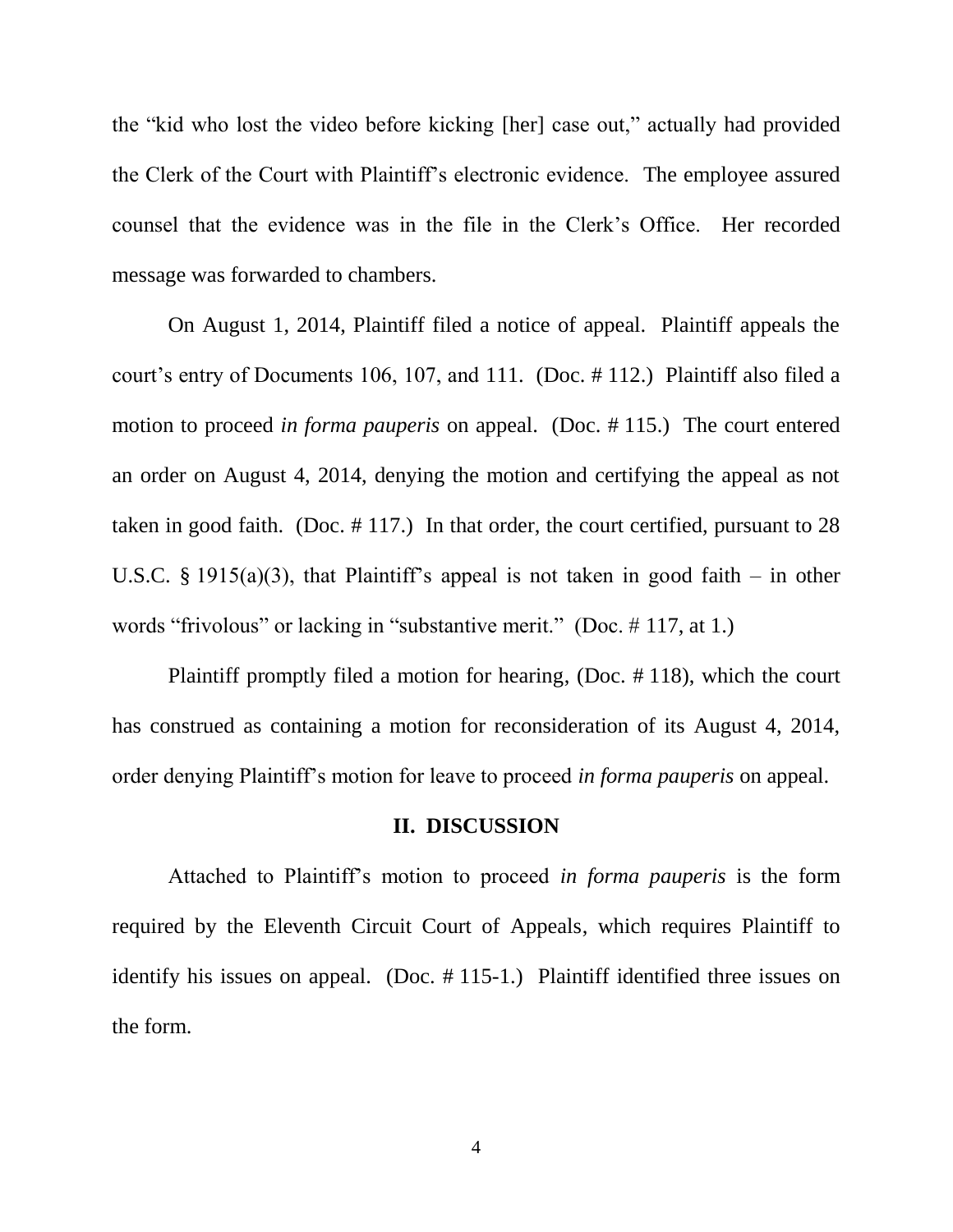First, Plaintiff proposes that this court "erred by dismissing the case without considering material video and x-ray evidence that was lost by the district court's staff." (Doc.  $\#$  115-1, at 1.)

Second, Plaintiff suggests that this court "erred by dismissing the case without ever considering Plaintiff's primary argument, of first impression in this circuit, that the willing and knowing introduction of a weapon into a prison by staff members to be used for improper purposes in violation of prison policy and federal law, was the creation of, ratification of, and deliberate indifference to the inherent danger and imminent threat posed by such officers' actions resulting in physical damage to Plaintiff." (Doc.  $\#$  115-1, at 1.)

Third, Plaintiff asserts that this court "erred when it claimed the video the [c]ourt staff lost made no difference in the outcome of the case when the video shows the officers watching the inmates use the weapon, in this case a broom stick, to change the channels on a television set, proving that they ratified and/or allowed such improper use of an item that is normally accounted for and locked away from prisoners when not being used for cleaning purposes." (Doc. # 115-1, at 1.)

The question is whether all of these issues are frivolous. An appeal is "frivolous" where "none of [its] legal points are arguable on their merits." *Neitzke v. Williams*, 490 U.S. 319, 325 (1989) (quoting *Anders v. California*, 386 U.S. 738 (1967)) (alterations omitted).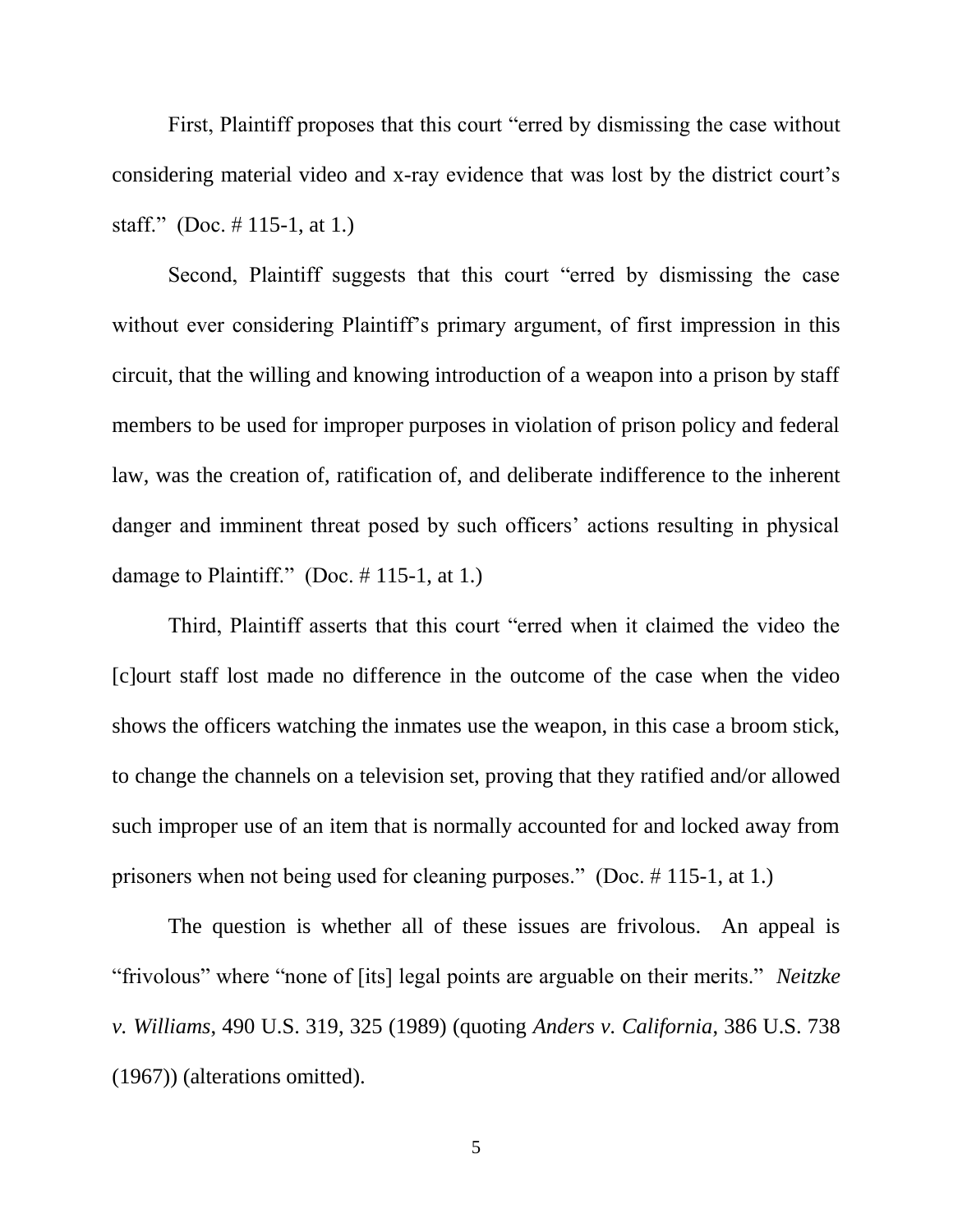#### **A. The Court's Non-Consideration of Electronic Evidence**

In his first issue statement, Plaintiff accuses the court of erring in losing his electronic evidence and thus, not considering it when entering summary judgment in Defendants' favor. However, there is no dispute that Plaintiff's counsel did not furnish the electronic evidence to the Clerk of the Court. When reviewing Plaintiff's summary judgment submissions, the court sought the electronic evidence from the Clerk's Office, and it was not to be found. The court even asked the Clerk's Office to call Plaintiff's counsel about the apparent absence of the evidence. When Plaintiff's counsel did not respond, the court proceeded without the evidence. It was not erroneous for the court to ignore what was not in the record, and therefore, Plaintiff's first issue on appeal is frivolous and not taken in good faith.

## **B. The Court's Subsequent Review of the Electronic Evidence**

Plaintiff similarly contends in her third issue statement that the court erred by ruling that the non-considered video evidence had no impact upon the court's original analysis and conclusions. Plaintiff avers that the video evidence shows inmates using the broom stick to change the channel on a television, and indeed, it does. But Officer Anderson admitted allowing the inmates to use the broom for the purpose of changing the channel on the morning that Plaintiff was injured. (*See* Doc. # 106, at 3–4.) Officer Postell also admitted seeing the inmates with the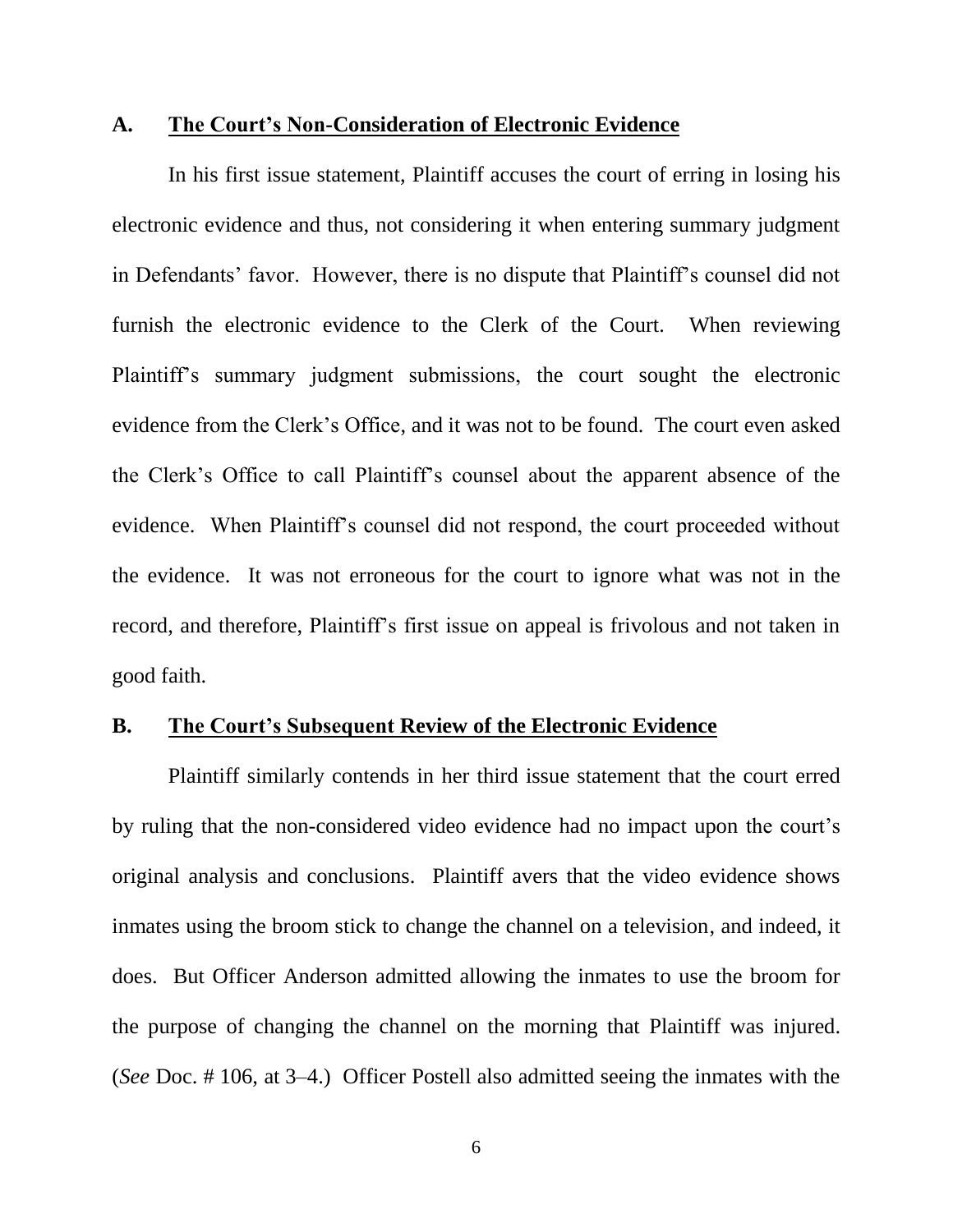broom prior to the fight. (*See* Doc. # 106, at 3 n.3.) Hence, the court's analysis proceeded under these representations, which are consistent with what the video footage shows. (*See* Doc. # 106, at 19.)

The court specifically addressed these facts in its July 2, 2014 opinion and order, (*see* Doc. # 111 at 4 n.3), and does so again in view of Plaintiff's persistence in alleging that the court has committed error with respect to the electronic evidence. Plaintiff's deliberate indifference claims were not analyzed on mistaken factual information. It was not error, therefore, when the court denied Plaintiff's motion to alter, amend, or vacate its judgment. The court deems Plaintiff's third issue on appeal as frivolous and not taken in good faith.

# **C. The Novelty of Plaintiff's Claim for Deliberate Indifference to Substantial Risk of Serious Harm**

Finally, in Plaintiff's second and third issue statements, he asserts that the court did not consider his primary argument that the Defendant-Officers' entrustment of a weapon (*i.e.*, the broom handle) to the inmates for an improper purpose (*i.e.*, to change the television channel rather than to sweep their cells) constitutes deliberate indifference to a substantial risk of serious harm. Plaintiff also asserts that the question is one of first impression on the Eleventh Circuit.

As stated previously, the court *did* consider Plaintiff's argument, but concluded that under the facts of this case, Plaintiff failed to show "a strong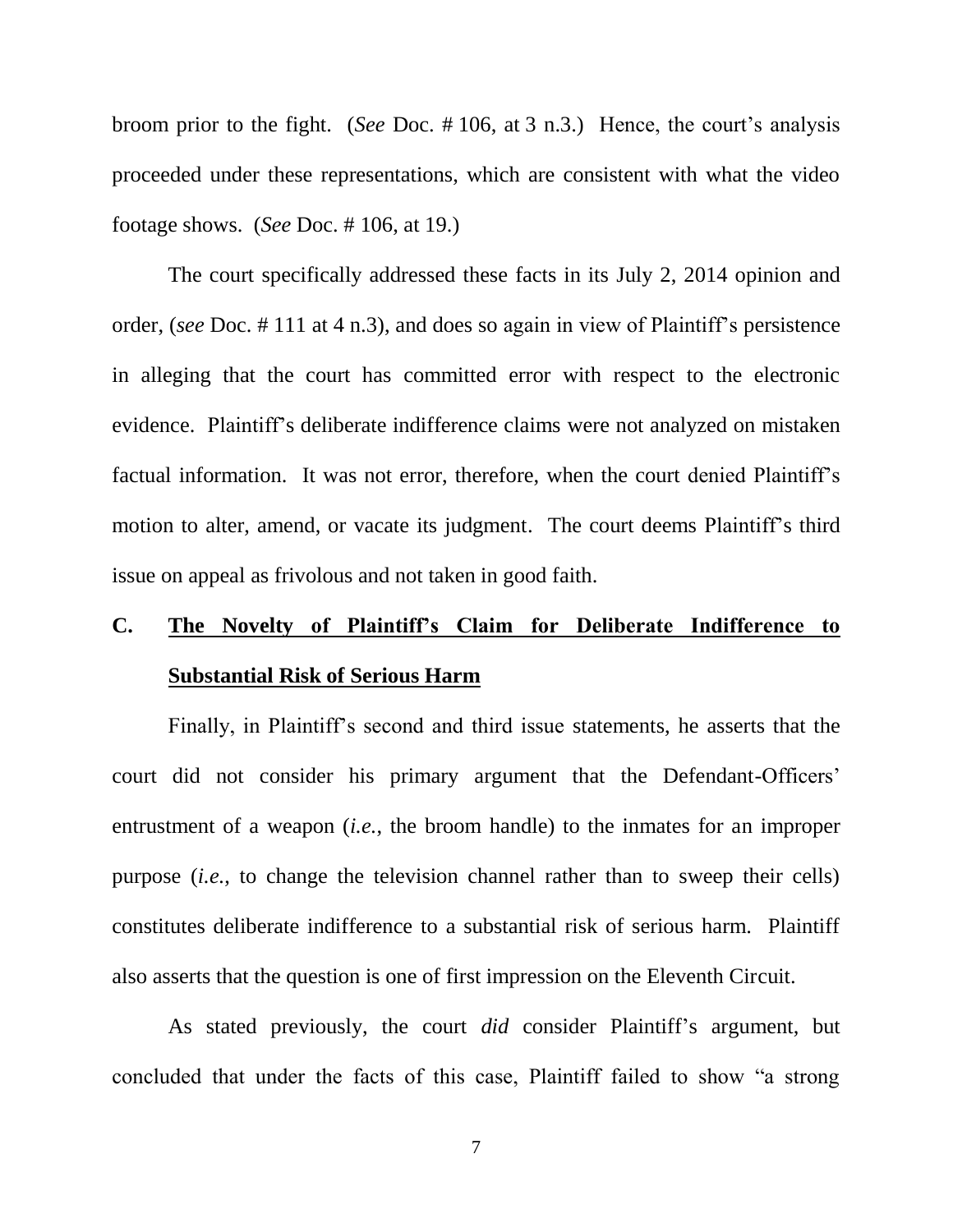likelihood rather than a mere possibility" that an inmate in possession of a broom handle could pose a threat of serious harm to another inmate. (Doc. # 106, at 20.) The court also found that, even if Plaintiff could show the requisite "strong likelihood" of harm, he had not shown how the Defendant-Officers' conduct amounted to "more than mere negligence."<sup>2</sup> (Doc.  $\# 106$ , at 21.) The court remains convinced that Plaintiff did not show that Defendants acted with a culpable state of mind as opposed to negligence. *See Farmer v. Brennan,* 511 U.S. 825, 834 (1994) ("To violate the Cruel and Unusual Punishments Clause, a prison official must have a sufficiently culpable state of mind."). But the court agrees with Plaintiff that the question is not posed in bad faith, and is therefore not frivolous in the context of a motion for leave to proceed *in forma pauperis*.

#### **III. CONCLUSION**

In accordance with the foregoing analysis, it is ORDERED that Plaintiff's motion for reconsideration of the motion to proceed *in forma pauperis* on appeal is GRANTED. The court's August 4, 2014 order (Doc. # 117) is VACATED, and Plaintiff's motion to proceed *in forma pauperis* on appeal (Doc. # 115) is GRANTED.

 $\overline{a}$ 

 $2$  There is some disharmony in Eleventh Circuit deliberate indifference case law about whether deliberate indifference is evidenced by conduct that is more than *mere* negligence as opposed to more than *gross* negligence. Here, the court applied the "more than mere negligence" standard, which is more lenient to Plaintiff.